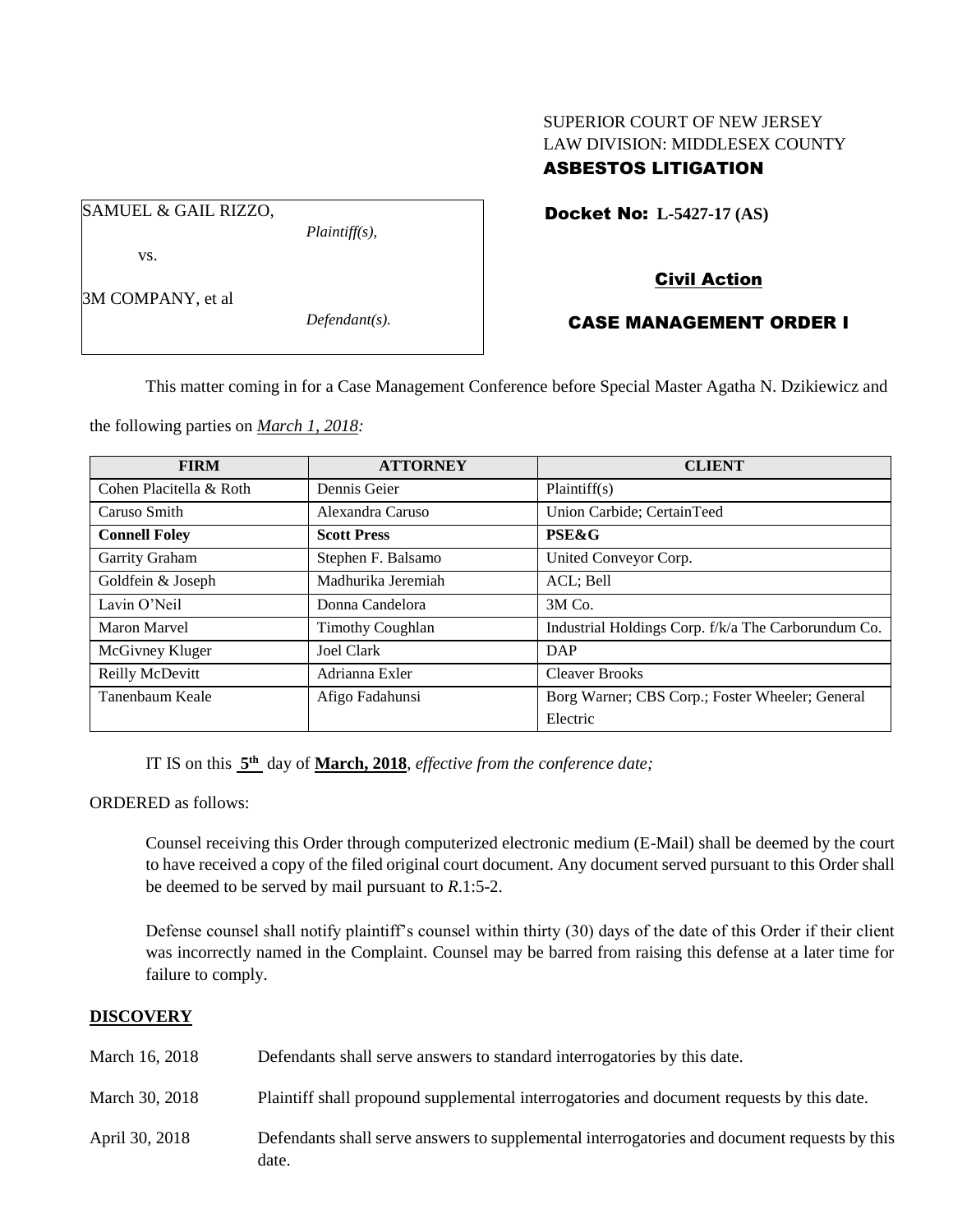| March 30, 2018 | Defendants shall propound supplemental interrogatories and document requests by this date.                                                                                                                  |
|----------------|-------------------------------------------------------------------------------------------------------------------------------------------------------------------------------------------------------------|
| April 30, 2018 | Plaintiff shall serve answers to supplemental interrogatories and document requests by this<br>date.                                                                                                        |
| July 20, 2018  | Fact discovery, including depositions, shall be completed by this date. Plaintiff's counsel shall<br>contact the Special Master within one week of this deadline if all fact discovery is not<br>completed. |
| July 20, 2018  | Depositions of corporate representatives shall be completed by this date.                                                                                                                                   |

## **EARLY SETTLEMENT**

August 31, 2018 Settlement demands shall be served on all counsel and the Special Master by this date.

#### **SUMMARY JUDGMENT MOTION PRACTICE**

- August 31, 2018 Plaintiff's counsel shall advise, in writing, of intent not to oppose motions by this date.
- September 14, 2018 Summary judgment motions shall be filed no later than this date.
- October 12, 2018 Last return date for summary judgment motions.

#### **MEDICAL DEFENSE**

- September 4, 2018 Plaintiff shall serve medical expert reports by this date.
- September 4, 2018 Upon request by defense counsel, plaintiff is to arrange for the transfer of pathology specimens and x-rays, if any, by this date.
- November 30, 2018 Defendants shall identify its medical experts and serve medical reports, if any, by this date. In addition, defendants shall notify plaintiff's counsel (as well as all counsel of record) of a joinder in an expert medical defense by this date.

## **LIABILITY EXPERT REPORTS**

- September 4, 2018 Plaintiff shall identify its liability experts and serve liability expert reports or a certified expert statement by this date or waive any opportunity to rely on liability expert testimony.
- November 30, 2018 Defendants shall identify its liability experts and serve liability expert reports, if any, by this date or waive any opportunity to rely on liability expert testimony.

#### **EXPERT DEPOSITIONS**

December 31, 2018 Expert depositions shall be completed by this date. To the extent that plaintiff and defendant generic experts have been deposed before, the parties seeking that deposition in this case must file an application before the Special Master and demonstrate the necessity for that deposition. To the extent possible, documents requested in a deposition notice directed to an expert shall be produced three days in advance of the expert deposition. The expert shall not be required to produce documents that are readily accessible in the public domain.

 $\_$  ,  $\_$  ,  $\_$  ,  $\_$  ,  $\_$  ,  $\_$  ,  $\_$  ,  $\_$  ,  $\_$  ,  $\_$  ,  $\_$  ,  $\_$  ,  $\_$  ,  $\_$  ,  $\_$  ,  $\_$  ,  $\_$  ,  $\_$  ,  $\_$  ,  $\_$  ,  $\_$  ,  $\_$  ,  $\_$  ,  $\_$  ,  $\_$  ,  $\_$  ,  $\_$  ,  $\_$  ,  $\_$  ,  $\_$  ,  $\_$  ,  $\_$  ,  $\_$  ,  $\_$  ,  $\_$  ,  $\_$  ,  $\_$  ,